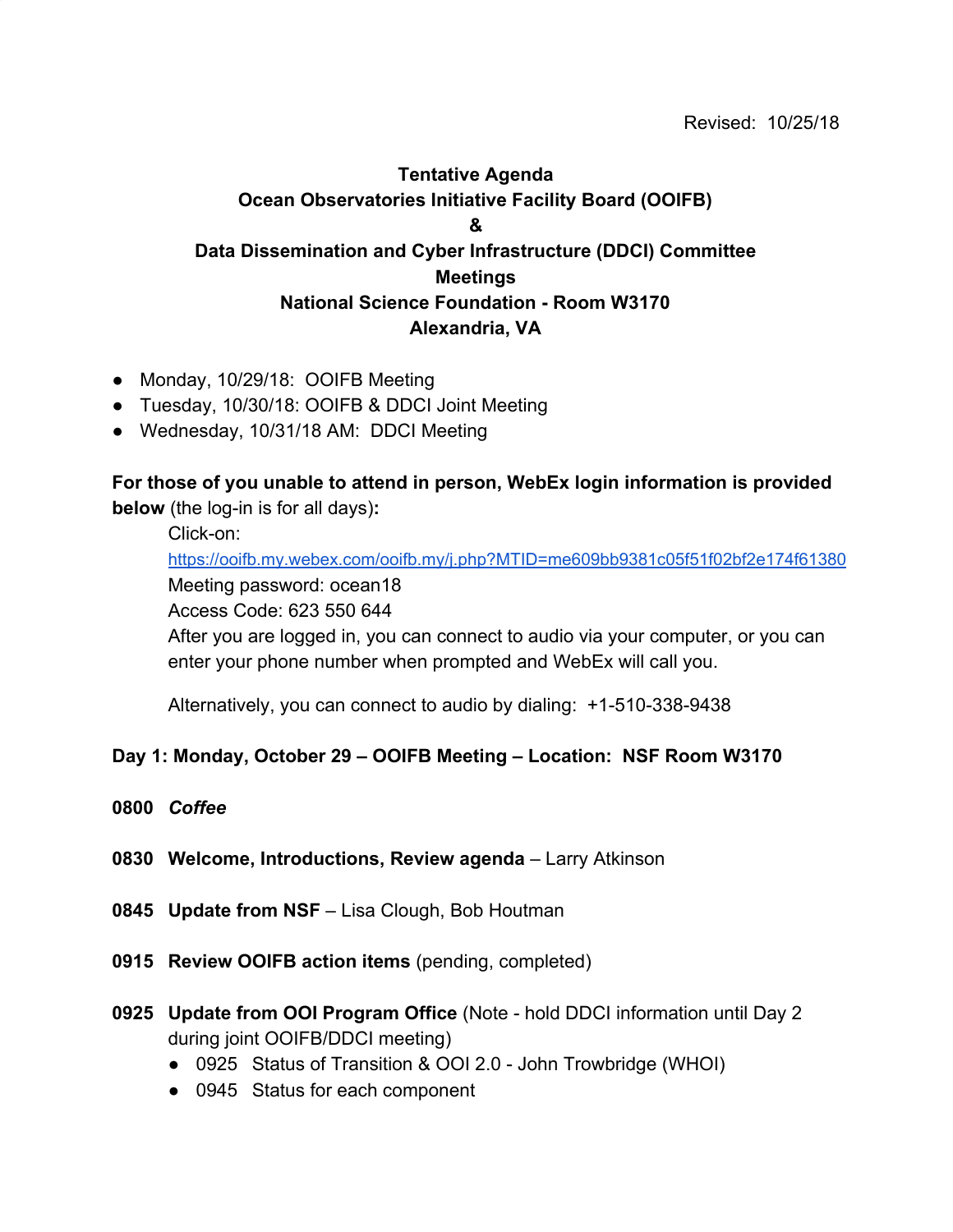- $\circ$  0945 Endurance Ed Dever (OSU)
- o 1005 Cabled Deb Kelley (UW)
- $\circ$  1025 Pioneer Derek Buffitt (WHOI via WebEx)
- o 1045 *Break*
- $\circ$  1100 Global Arrays Derek Buffitt (WHOI via WebEx)

## **1120 Annual Work Plan (AWP):**

- Review OOIFB involvement Larry Atkinson
- Discuss experience from August 2018 review of AWP and ways to improve process going forward.
- Progress on the AWP
- Changes coming to work plan.

### **1200** *Lunch Break*

- **1300 Discussion on OOI Science Plan and current/future Network Design** What is the OOIFB role in the 'science plan'?
	- Background on the history of the 'Science Plan' Kendra Daly and others
	- What are OOI's thoughts on a follow for the OOI Network Design? John Trowbridge and others.

## **1345 Transition of PI instruments to core OOI supported instruments** - Deb Kelley

#### **1405 Assessment of science use of OOI and User Metrics**:

- Science Use of OOI OOI PMO 2.0
- User metrics (proposals) NSF
- How to assess use of OOI?
- Are DOI's being used?

#### **1425** *Break*

- **1445 Review of posted Guidance for Researchers preparing NSF proposals to use OOI** – OOI PMO 2.0
- **1505 OOIFB Membership** Should OOIFB include an 'early career' member? Update on staggered membership.
- **1520 Changes to DDCI Charter**  Several small changes to the DDCI charter discussion and approval.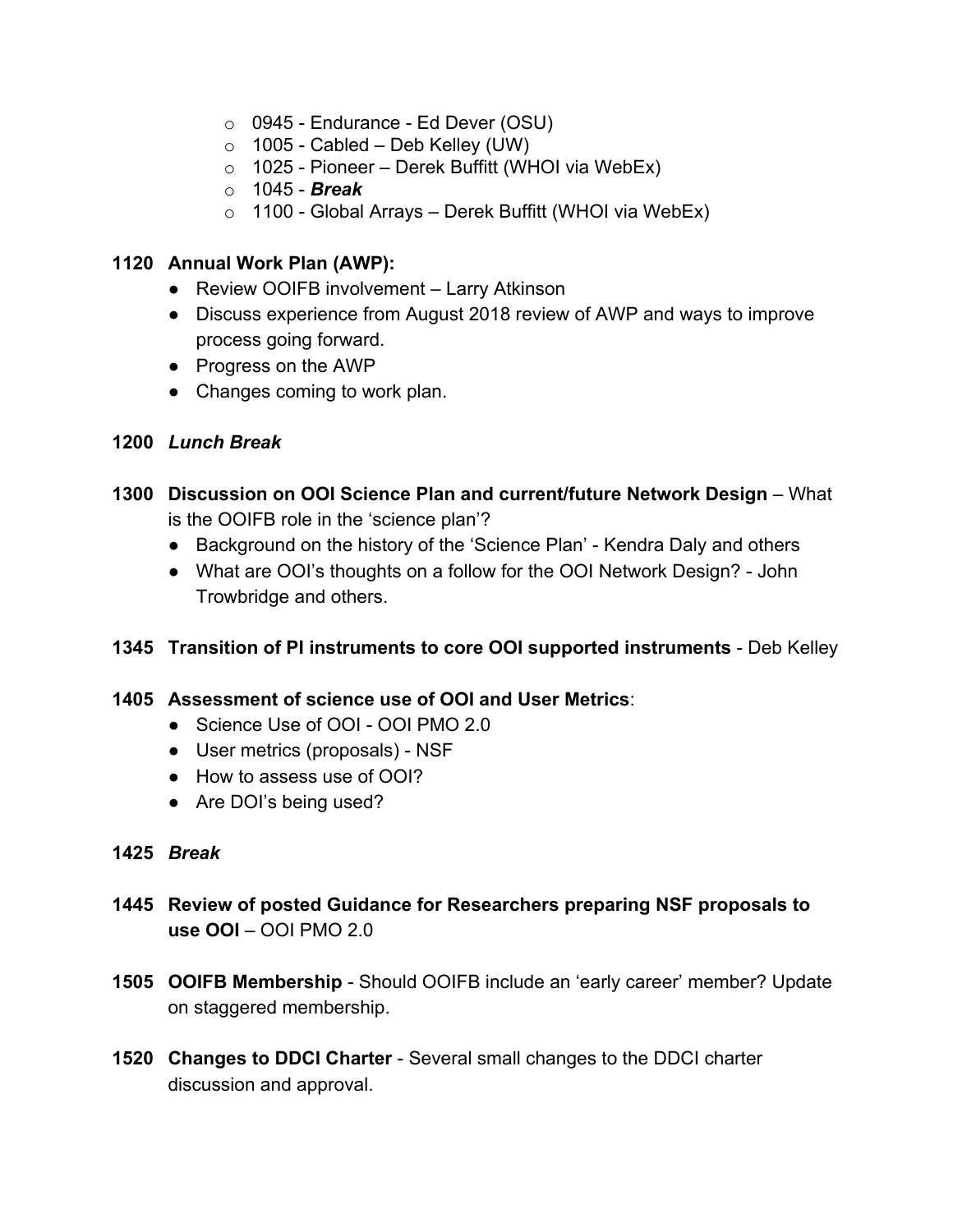**1535 Outreach and Engagement** – OOIFB and OOI 2.0 can work together in this area.

- What is planned during Year-1 of OOI 2.0?
- OOIFB plans for Year-1
	- o AGU Town Hall December 2018
	- o ASLO Aquatics Meeting February 2019
- Activities going forward brainstorming
- Is a OOIFB Sub-committee on this needed?
- **1600 COL's Funded OOI-related Activities** Kristen Yarincik & Lisa Rom
- **1615 Open discussion:** What are the overarching issues OOIFB needs to address and make recommendations/action items on at this meeting?
- **1700** *Adjourn Day-1*
- **1830 OOIFB/DDCI Dinner** Joe Theisman's, 1800 Diagonal Road, Alexandria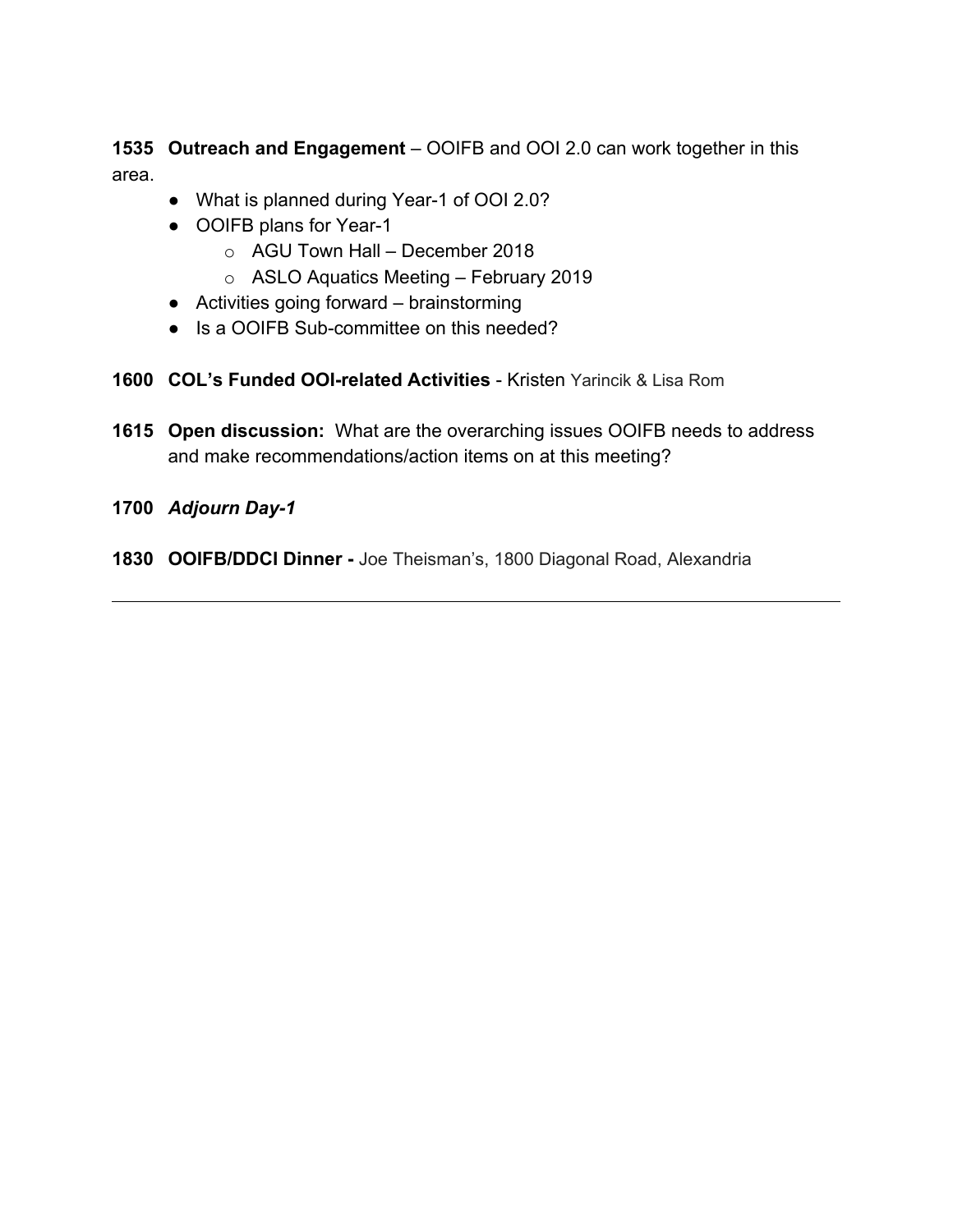# **Day 2: Tuesday, October 30 – OOIFB & DDCI Joint Meeting – Location: NSF Room W3170**

## **0800** *Coffee*

# **0830 Introductions & Recap Day 1** – Larry Atkinson and Tim Crone

# **0845 OOIFB Data Dissemination and Cyber Infrastructure (DDCI) Committee** –

Tim Crone

- Introduction of new DDCI members
- Terms of reference for DDCI

## **0915 Tasking for DDCI:**

- Discussion of tasking and timelines NSF
- What OOIFB needs from DDCI
- **0945** *Break*

# **1000 CI and Data Delivery Updates from OOI Program Office – Jeff Glatstein, OOI Data Delivery Manager**

- Cyber Infrastructure
	- System Baseline
	- 2.0 Organization and Roles
	- Risks and Mitigations
	- CI Roadmap
- Data Management
- Analysis of Alternatives
- $\bullet$  Q&A
- **1200** *Lunch Break* [Note: OOIFB Members are asked to stay in the meeting room for OOIFB discussion. Review action items and around the table discussion.]

# **1300 Current MIO Data and QA/QC Activities -** Reported by:

- UW (Orest Kawka)
- Oregon State (Chris Wingard)
- WHOI MIO (Sheri White)

The following topics will be reported:

- How has the role of the MIOs changed?
- What are the current activities/priorities of the MIOs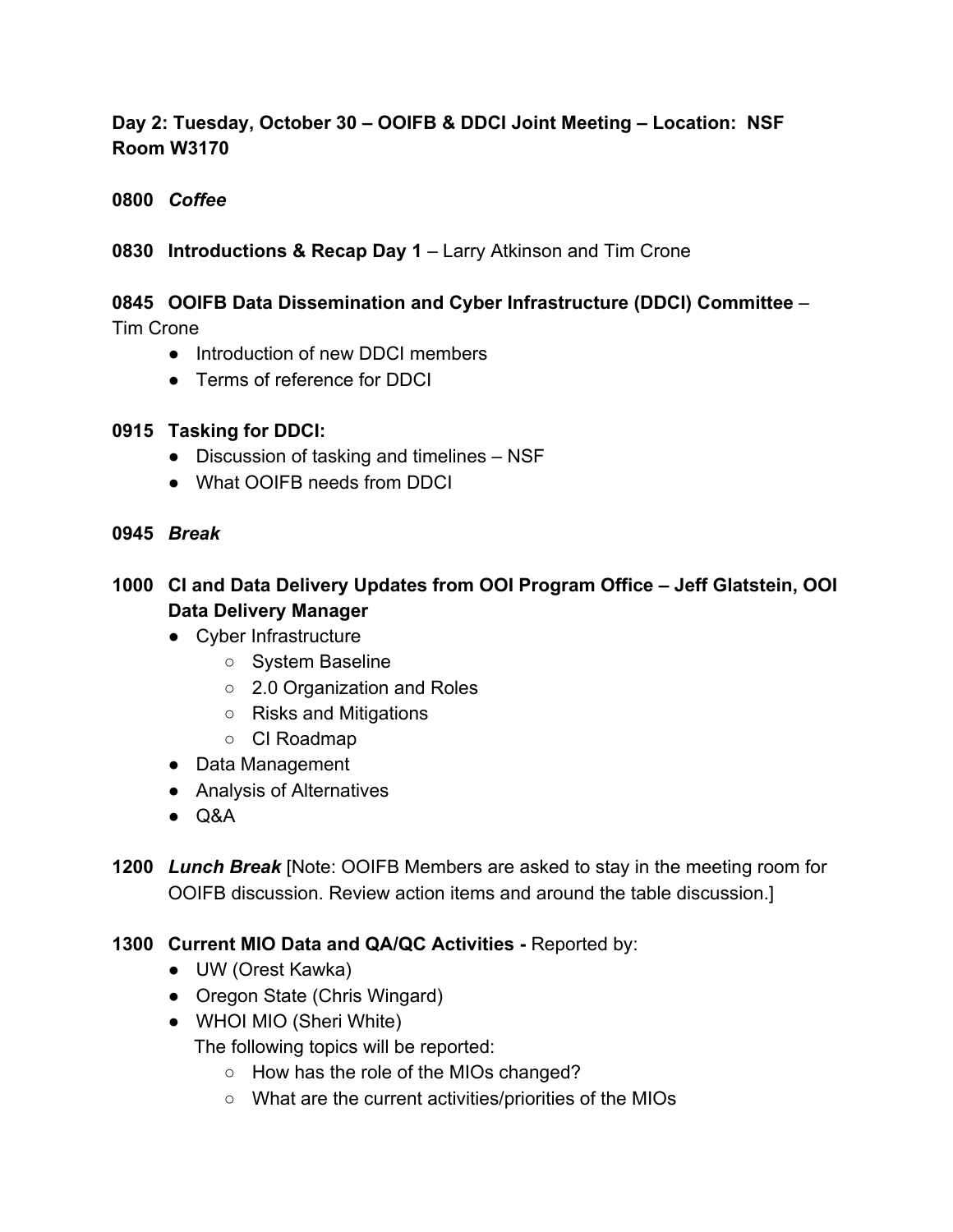- QA/QC plans
- Parsers/processors
- QARTOD Quality Assurance of Real-Time Oceanographic Data (Mark Bushnell)

## **1415** *Break*

**1430 Examples of other technologies and approaches** (15-20 for presentations with time for Q&A to follow):

- [ONC](http://www.oceannetworks.ca/)  Richard Dewey
- **[IOOS](https://ioos.noaa.gov/)** Kyle Wilcox (Axiom)
- [NEON](https://www.neonscience.org/) Tom Gulbransen
- **[ERDDAP](https://www.ncei.noaa.gov/erddap/index.html)** Rich Signell
- [Pangeo](https://pangeo.io/) Tim Crone

# **1700 Adjourn Day-2**

**1830 DDCI Dinner -** LaPorta's 1600 Duke Street, Alexandria

# **Day 3: Wednesday, October 31 –DDCI Meeting – Location: NSF Room E3430**

- **0800** *Coffee*
- **0830 Recap Day 2** Tim Crone

## **0845 Discussion: What do scientists need from the OOI?**

- Townhall/workshop comments
- What are the current "requirements" for the OOI system?
- Now that we have been working with the live system for over two years, what have we learned about what scientists want/need from this system in terms of data?
	- o Data update rates?
	- o Web based plots?
	- o Security
	- o User/usage tracking
	- o Interactive vs. programmatic data access
	- o Workshop surveys
- Comprehensive surveys of users?